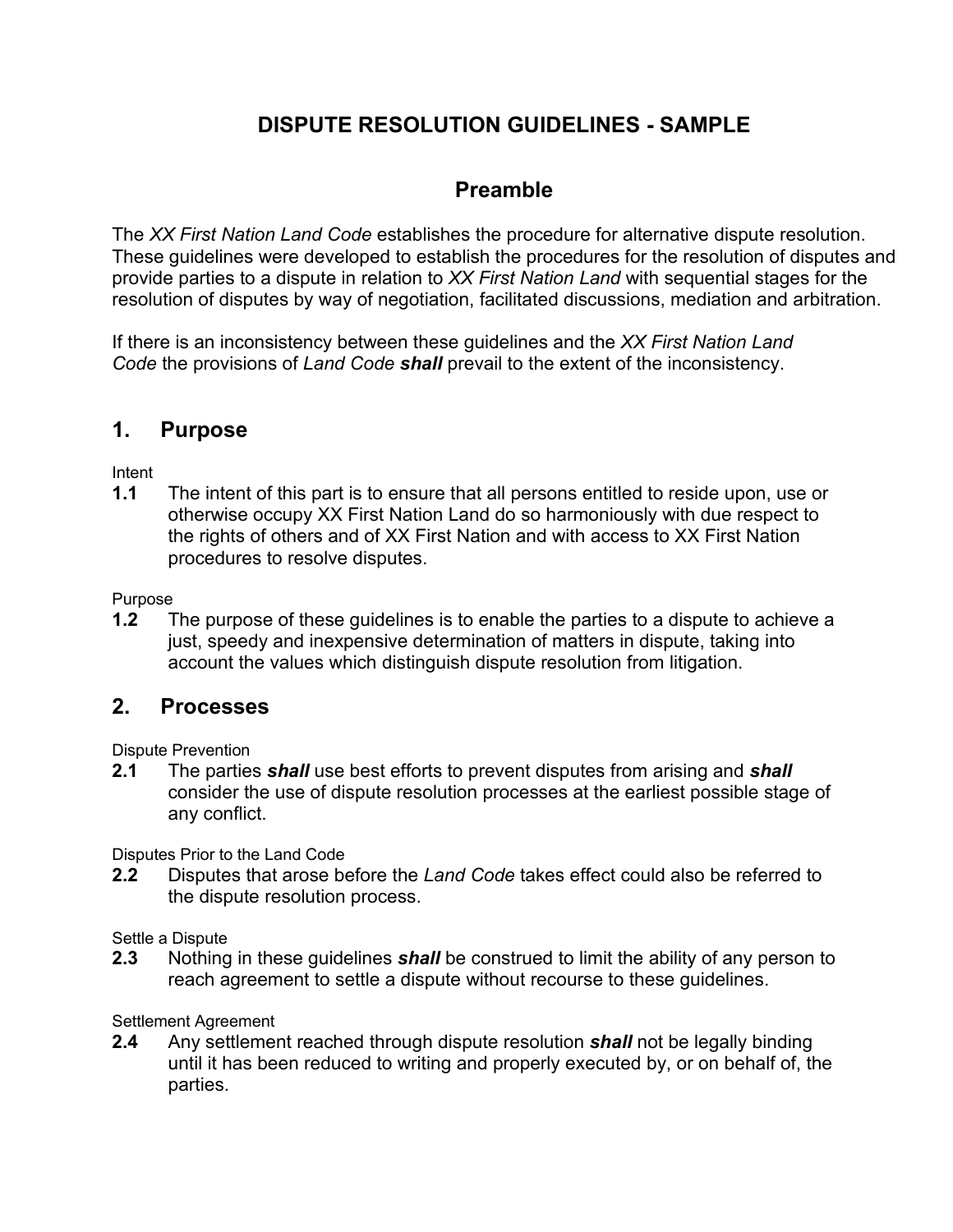Staged Processes

- **2.5** XX First Nation intends that a dispute in relation to XX First Nation Land, except as otherwise provided, progress in sequence through the following stages provided for in these guidelines:
	- a) negotiation;
	- b) facilitated discussions;
	- c) mediation; and
	- d) final arbitration by the Dispute Resolution Panel.

Termination of Processes

- **2.6** Negotiations, facilitated discussions and mediations may be suspended upon any of the following occurrences:
	- a) the parties reach an agreement;
	- b) one of the parties refuses to continue with the negotiation, facilitated discussion or mediation;
	- c) the mediator assesses that nothing meaningful is to be gained in continuing the process; or
	- d) upon the request of both parties.

Notice of Termination

**2.7** A notice of termination is required when further facilitated discussions or mediation *shall* not resolve the dispute. The dispute may progress to the next stage of the dispute resolution process or to final arbitration.

Dispute Resolution Not Available

- **2.8** Dispute resolution is not available under these guidelines for disputes in relation to:
	- a) the administration or distribution of an estate;
	- b) decisions relating to housing allocations;
	- c) decisions of Council to grant or refuse to grant an Interest or license in XX First Nation Land to a non-Member;
	- d) decisions on expropriation under section xx of the *XX First Nation Land Code*:
	- e) prosecution or conviction of an offence under a Land Law or under criminal law; and
	- f) challenges to the validity of any Land Law.

Duty of Fairness

- **2.9** All persons involved in a dispute under these guidelines *shall* be:
	- a) treated fairly;
	- b) given a full opportunity to present their case; and
	- c) given reasons for a decision made under these guidelines.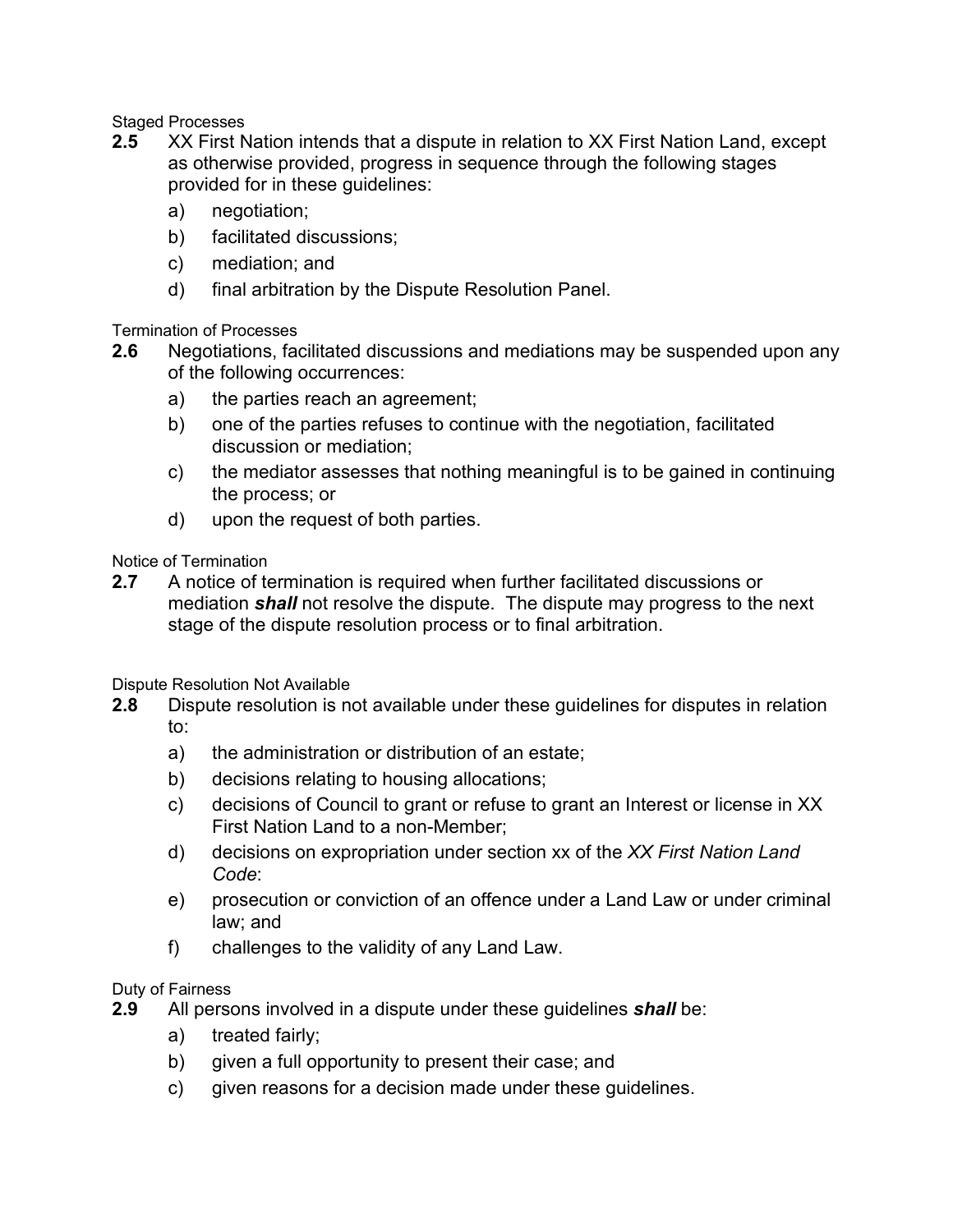Rules and Procedures

- **2.10** Council may prescribe such laws, resolutions, rules, policies, procedures, forms and reasonable fees not inconsistent with this *Land Code*, as may be necessary to give effect to these guidelines including but not limited to:
	- a) remuneration of facilitators, mediators, arbitrators, expert advisors, professionals or other persons retained to assist in the resolution of disputes under Part xx of the *XX First Nation Land Code*;
	- b) disclosure and confidentiality;
	- c) implementing recommendations of the Dispute Resolution Panel made under Part xx of the *XX First Nation Land Code*; and
	- d) any other matter necessary to give effect to Part xx of the *XX First Nation Land Code*.

#### Code of Conduct

**2.11** Council *shall* establish a code of conduct for facilitators, mediators, arbitrators, expert advisors, professionals or other persons retained to assist in the resolution of disputes under Part xx of the *XX First Nation Land Code*.

#### Waiver of Liability

**2.12** By participating in this dispute resolution process, the parties agree that the facilitators, mediators, arbitrators and panelists *shall* not be liable to the parties for any act or omission in connection with the services provided by them in, or in relation to, the dispute resolution processes, unless the act or omission is fraudulent or involves willful misconduct.

Mandatory Application

**2.13** Council may establish a Land Law that sets out the mandatory application of Part xx of the *XX First Nation Land Code* in certain circumstances.

Contractual Agreement

**2.14** Subject to any Land Law enacted under section 2.13, a contractual agreement made under the *XX First Nation Land Code* may establish that the dispute resolution outlined in Part xx of the *XX First Nation Land Code* and its Land Laws may be mandatory or may to some degree prescribe for alternate arbitration process if there is consensual agreement by the parties involved in that agreement. The dispute resolution clause which forms part of a contract *shall* be treated as an agreement independent of the other terms of the contract.

Variation of Rules

**2.15** Subject to any Land Law enacted under section 2.13, the parties to a dispute to which any dispute resolution rules apply may to some degree modify, vary or amend these rules by consensual agreement in writing, and notify the Panel in writing.

Civil Remedies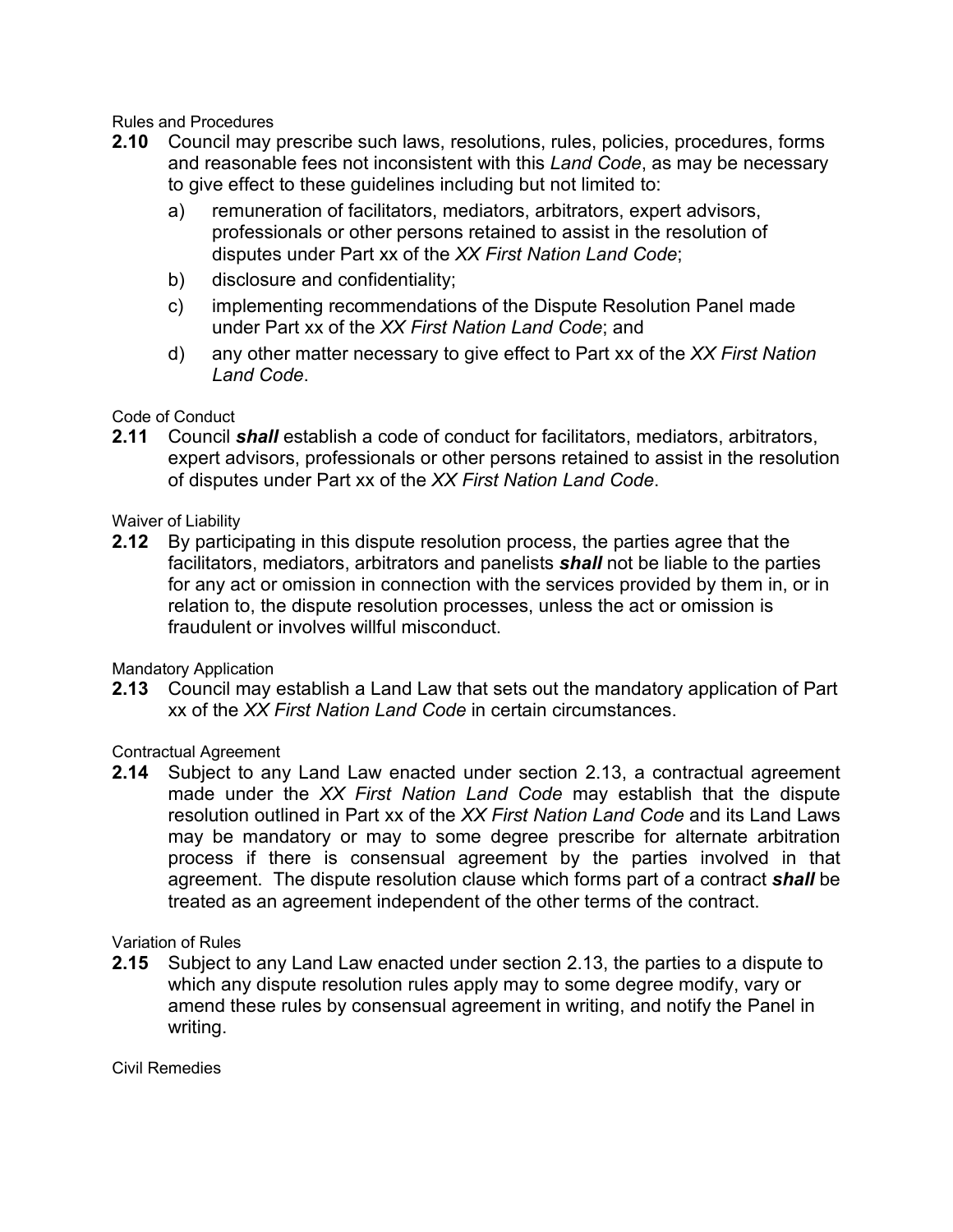**2.16** Notwithstanding section 2.13 and 2.14, nothing in this Part *shall* be construed to prevent a party to a dispute from, at any stage of dispute resolution, applying to have the dispute resolved in a court of competent jurisdiction.

Challenge to Validity of Law

**2.17** For greater certainty, nothing in these guidelines *shall* be construed to prevent a party to a dispute from challenging the validity of a Land Law, but such a challenge may be heard only in a court of competent jurisdiction.

### **3. Roster Panel Established**

Appointment to Roster Panel

**3.1** The Roster Panel *shall* be composed of a maximum of twenty (20) Panelists.

Ineligible

**3.2** Notwithstanding section xx of the *XX First Nation Land Code*, in order to avoid conflict of interest, no Council member, or employee of XX First Nation or person already serving on another board, body, or committee relating to XX First Nation Land *shall* sit on the Roster Panel.

**Representation** 

**3.3** The Council *shall* appoint the Roster Panelists, and *shall* ensure that the Roster Panelists represent the various elements of the community.

Term of Office

**3.4** The Roster Panelists hold office for a term of three (3) years, at which time the term of office may be renewed.

No Remuneration

**3.5** Unless Council by Resolution or law provides otherwise, the Panelists are to act on a volunteer basis and receive no remuneration for their services.

Rules of Roster Panel

**3.6** The Roster Panel may establish rules for the procedure at its hearings and generally for the conduct of its affairs.

### **4. Negotiation**

Informal Discussions

**4.1** XX First Nation intends that wherever possible, a dispute in relation to XX First Nation Land *shall* be resolved by negotiation through informal discussion by the parties to the dispute prior to entering the dispute resolution process by filing a notice of dispute.

### **5. Procedure to File a Dispute**

Procedure to File a Dispute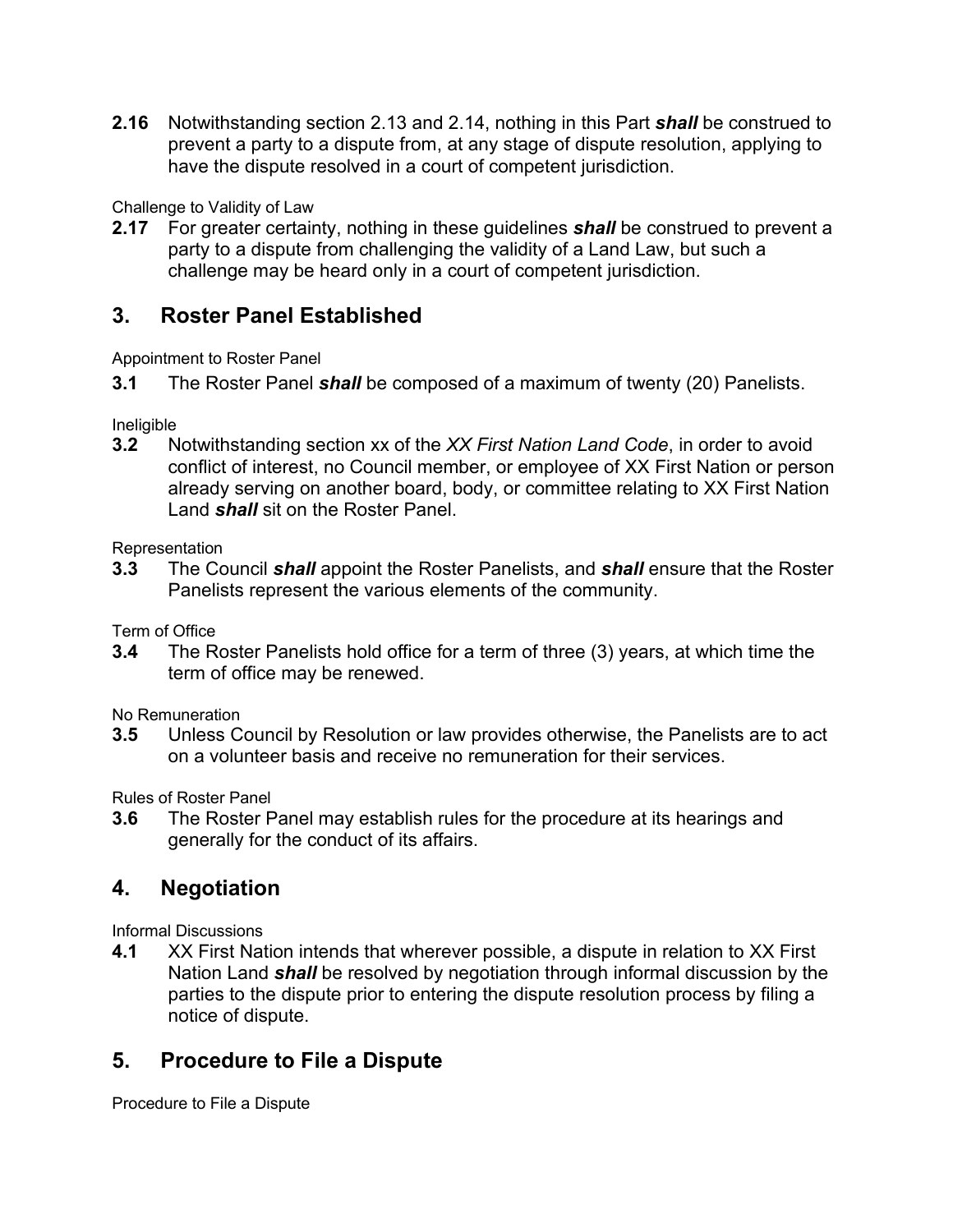- **5.1** A person who wishes to resolve a dispute with another person or XX First Nation in relation to the use or occupation of XX First Nation Land may file a written notice of dispute with the Lands Department setting out:
	- a) the nature of the dispute;
	- b) a statement outlining the facts and supporting arguments of the dispute claim; and
	- c) the relief that is sought.

#### Limitation Period

- **5.2** The limitation period for submitting a notice of dispute and referring a matter or dispute to the Roster Panel is:
	- a) 6 months after the day the decision, act or omission being referred was made;
	- b) thirty (30) consecutive days after the breakdown of negotiation; or
	- c) in the case of a breakdown and termination of facilitated discussions or mediation, thirty (30) consecutive days after the notice of termination.

## **6. Facilitated Discussion**

Procedure

**6.1** Within thirty (30) consecutive days of receiving a notice of dispute under section 5.1, the Lands Department *shall* prepare and deliver a report on the dispute and a copy of the notice of dispute to the Chair of the Roster Panel.

Notice of Dispute

**6.2** As soon as practicable after receiving a report and notice of dispute under section 6.1 the Chair of the Roster Panel or another person not affected by the dispute and designated by the XX First Nation Land Committee for that purpose, *shall* make best efforts to meet with the parties and attempt to resolve the dispute through facilitated discussions.

Set Meeting Date and Time

- **6.3** In setting the date and time of the meeting referred to in section 6.2 the Chair of the Roster Panel or other person appointed for the purposes of section 6.2 may consider any need to:
	- a) obtain further information;
	- b) give notice of the dispute to others who have or may have an interest in it; or
	- c) obtain professional advice in relation to the dispute.

Other Mechanisms

**6.4** Where the Chair of the Roster Panel or other person appointed for the purposes of section 6.2 concludes that the dispute cannot be resolved through facilitated discussions, he or she may in his or her sole discretion direct that the dispute proceed to mediation or to the Dispute Resolution Panel.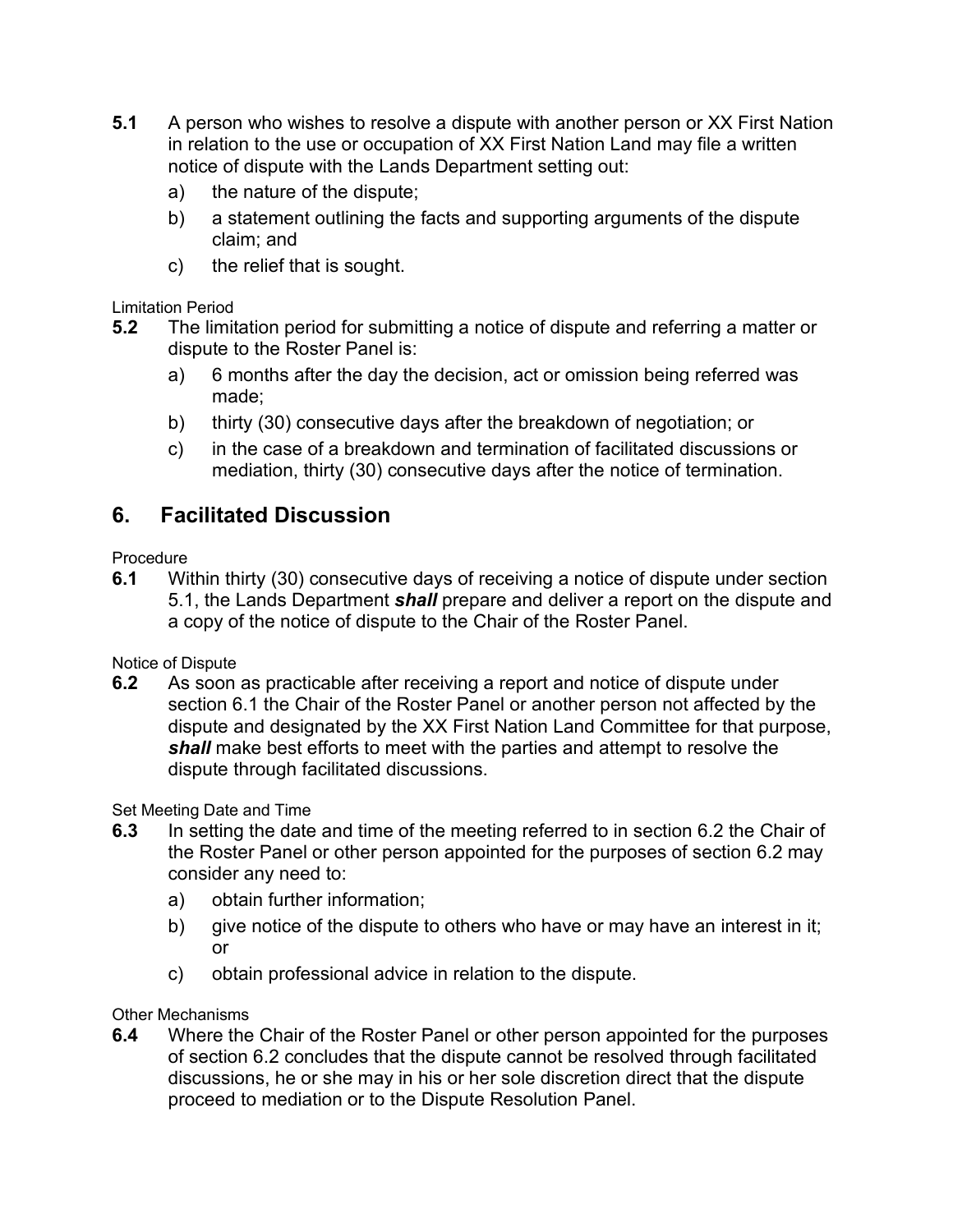# **7. Mediation**

Appointment

**7.1** A mediator *shall* be selected jointly by the parties to the dispute and the Roster Panel.

Unable to Agree

**7.2** If the parties to the dispute and the Roster Panel are unable to agree on a mediator, the Dispute Resolution Panel *shall* hear the dispute.

**Authorities** 

**7.3** The mediator has no authority to decide the dispute without the agreement of the parties to the dispute.

Report

**7.4** At the conclusion of mediation, the mediator *shall* submit a written report on the mediation proceedings to the parties to the dispute and the Roster Panel.

# **8. Arbitration by the Dispute Resolution Panel**

**Disputes** 

**8.1** Any matter or dispute related to XX First Nation Land shall be submitted to the Lands Department but that such matter or dispute shall then be referred to the Roster Panel for resolution.

Panel of Three Chosen From Roster Panel

- **8.2** Disputes referred to the Roster Panel are to be heard by three (3) Panelists chosen as follows:
	- a) one (1) panelist is to be chosen by each of the two (2) parties to the dispute;
	- b) one (1) panelist, who is to be the chairperson, *shall* be chosen by the rest of the Panel; and
	- c) in the case of situations not adequately covered by section (a) or (b), all three (3) panelists *shall* to be chosen by the Roster Panel as a whole.

Panel Established

**8.3** The Panel is hereby established with jurisdiction to resolve disputes in relation to XX First Nation Land. For greater certainty, disputes outlined in section 2.8 *shall* not be heard by the Panel.

# **9. Impartiality of the Dispute Resolution Panel**

Duty to Act Impartially

**9.1** The Panel *shall* act impartially and without bias or favour to any party in a dispute.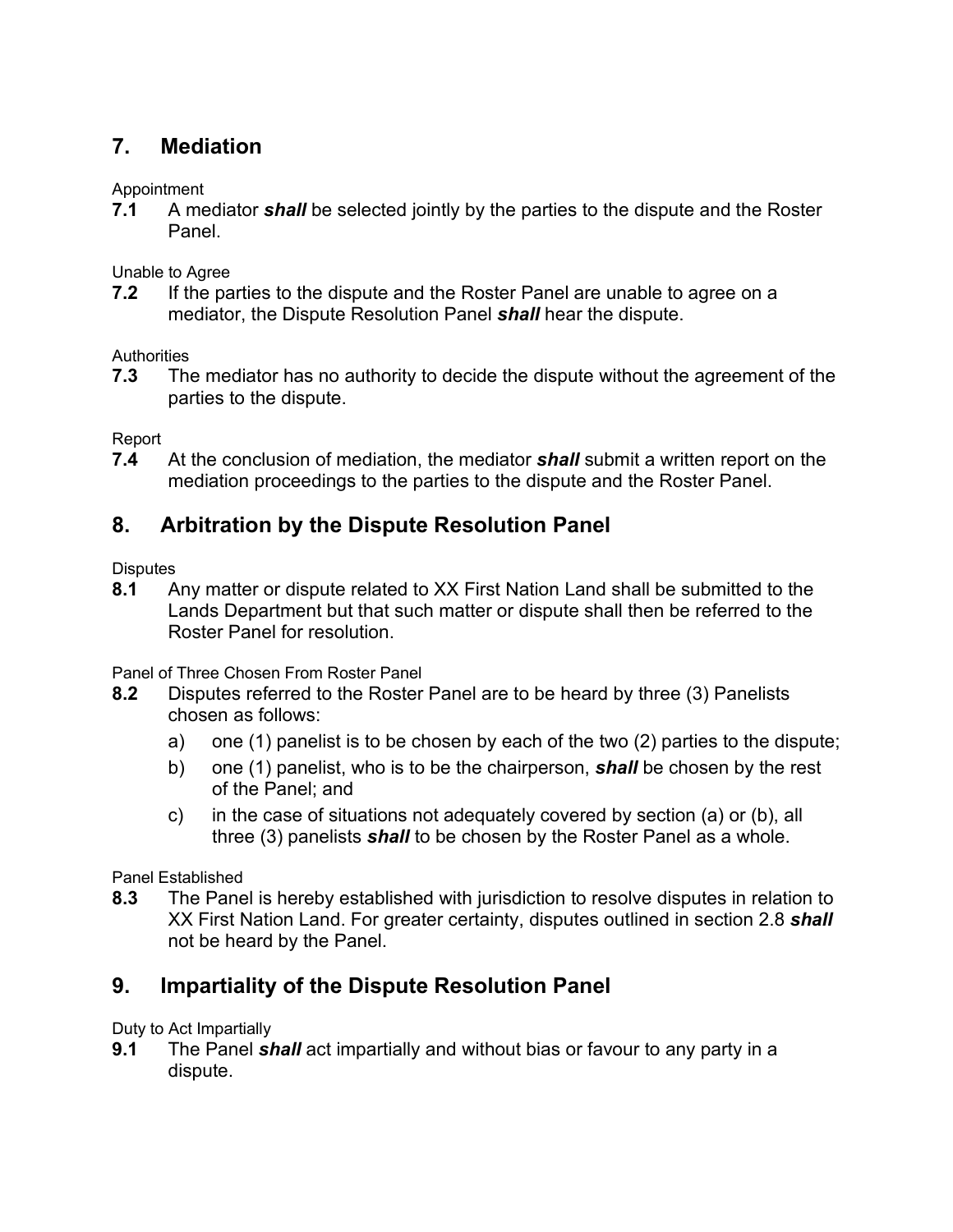**Offence** 

**9.2** It is an offence for a person to act, or attempt to act, in a way to improperly influence a decision of the Panel.

Rejection of Application

**9.3** In addition to any other sanction, the Panel may reject an application without hearing it if the Panel believes that the applicant acted, or attempted to act, in a way to improperly influence its decision.

## **10. Powers of the Dispute Resolution Panel**

Power of the Panel

- **10.1** The Panel may, after hearing a dispute:
	- a) confirm or reverse the decision, in whole or in part:
	- b) substitute its own decision for the decision in dispute;
	- c) direct that an action be taken or ceased;
	- d) refer the matter or dispute back for a new decision; or
	- e) make an order to give effect to its decision, including any necessary order for the survey of an interest in XX First Nation Land, the registration of an interest in XX First Nation Land, and the allocation of the costs of any incidental measures to be taken to give effect to such an order.

#### Recommendations by Panel

- **10.2** In addition to making a determination under section 10.1, the Panel may:
	- a) recommend to Council the suspension of any Land Law or decision made by Council for such period as is necessary for Council to reconsider, amend or repeal such Land Law or decision, provided that any amendment or repeal of a Land Law is made in a manner consistent with this *Land Code*; or
	- b) make any other recommendation to Council that it deems reasonable and necessary in the circumstances.

#### Interim Decisions

**10.3** The Panel may, in relation to a dispute over which it has jurisdiction under this Part, make any interim order it considers to be necessary as a matter of urgency to preserve the rights of the parties to the dispute or to preserve or protect an Interest in XX First Nation Land.

Professional Services

**10.4** The Panel may obtain the service of professionals to assist it in fulfilling its functions, in which case it *shall* make best efforts to use professional services available in the community.

#### Written Decisions

**10.5** Decisions of the Panel must be in writing, signed by the person chairing the Panel or by an officer designated by the Panel to do so.